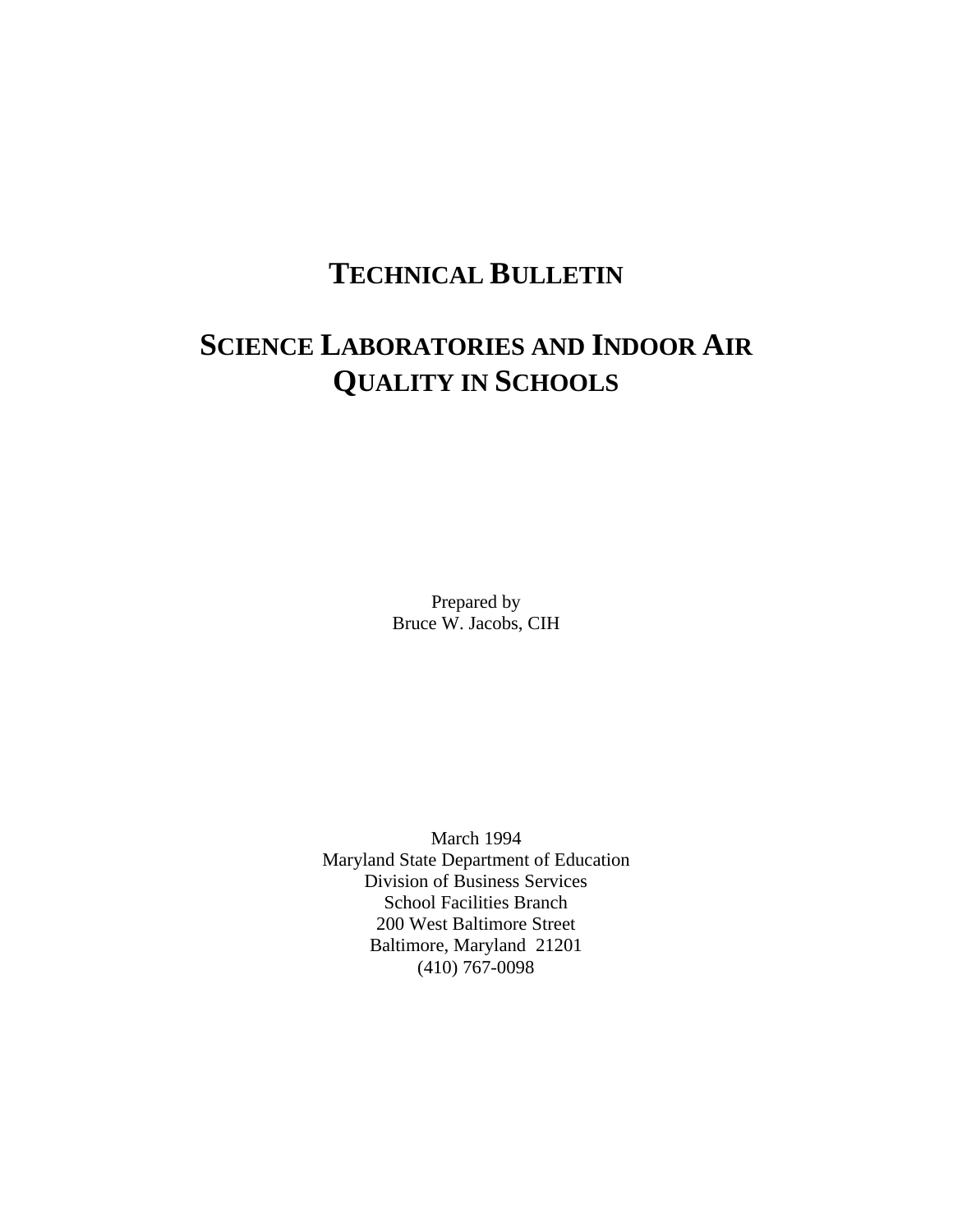## **Introduction**

Science laboratories are extremely effective learning and motivational centers within schools. The science teacher is able to incorporate a wide range of interesting classroom demonstrations and "hands-on" experiments into the curriculum. These demonstrations and experiments create an exciting environment where the students take an active role in their own education. However, this same environment also contains numerous potential pollutants that may adversely impact the indoor air quality in the laboratories, and possibly other portions of the school.

The purpose of this bulletin is to provide school personnel with an overview of some of the potential indoor air quality (IAQ) problems presented by science laboratories in schools. The publication delineates good professional guidelines, and the various regulatory standards that will minimize the potential for adverse IAQ-related impacts on the school population. The focus of this bulletin is IAQ: it is not intended to cover all aspects of laboratory safety. However, many of the concepts presented herein will augment and reinforce the policies and practices found in laboratory safety manuals.

### **Laboratories as Contaminant Sources**

Most laboratories contain a wide variety of chemicals that are used in instruction. These chemical substances can pose a number of potential IAQ-related problems when released into the school environment. The materials can become airborne by evaporation (at room temperature or at elevated temperatures by the addition of heat), by the generation of dust particles, and by release of gases, aerosols, and fumes by combustion and other chemical reactions. The potential health effects associated with laboratory chemicals range from noxious and irritating odors to serious acute respiratory effects and chronic disease or injury.

It is not feasible to discuss, or even list, all of the chemicals that may be found in school laboratories. School systems should use the least hazardous chemicals whenever possible and eliminate carcinogenic, highly toxic, and highly reactive chemicals from all laboratories unless there is some overriding educational benefit. A properly completed Material Safety Data Sheet (MSDS) will note if the chemical has been listed as a carcinogen by any national or international authority. The MSDS will also provide numerical (0, 1, 2, 3, or 4) ratings for health, flammability, and reactivity according to the National Fire Protection Association's (NFPA) Standard 704. Ratings of 3 or 4 in any of these categories should be considered "highly" hazardous.

Additional substances that may be found in laboratories are asbestos, pesticides, and radiological materials. Asbestos was routinely used as an insulating material in some laboratory hoods and instrumentation and was bound to the center of wire gauze squares (typically used to support beakers on a ring stand when heating with a burner). Pesticides may be used in greenhouses, and some advanced laboratories may use small quantities of certain radioisotopes.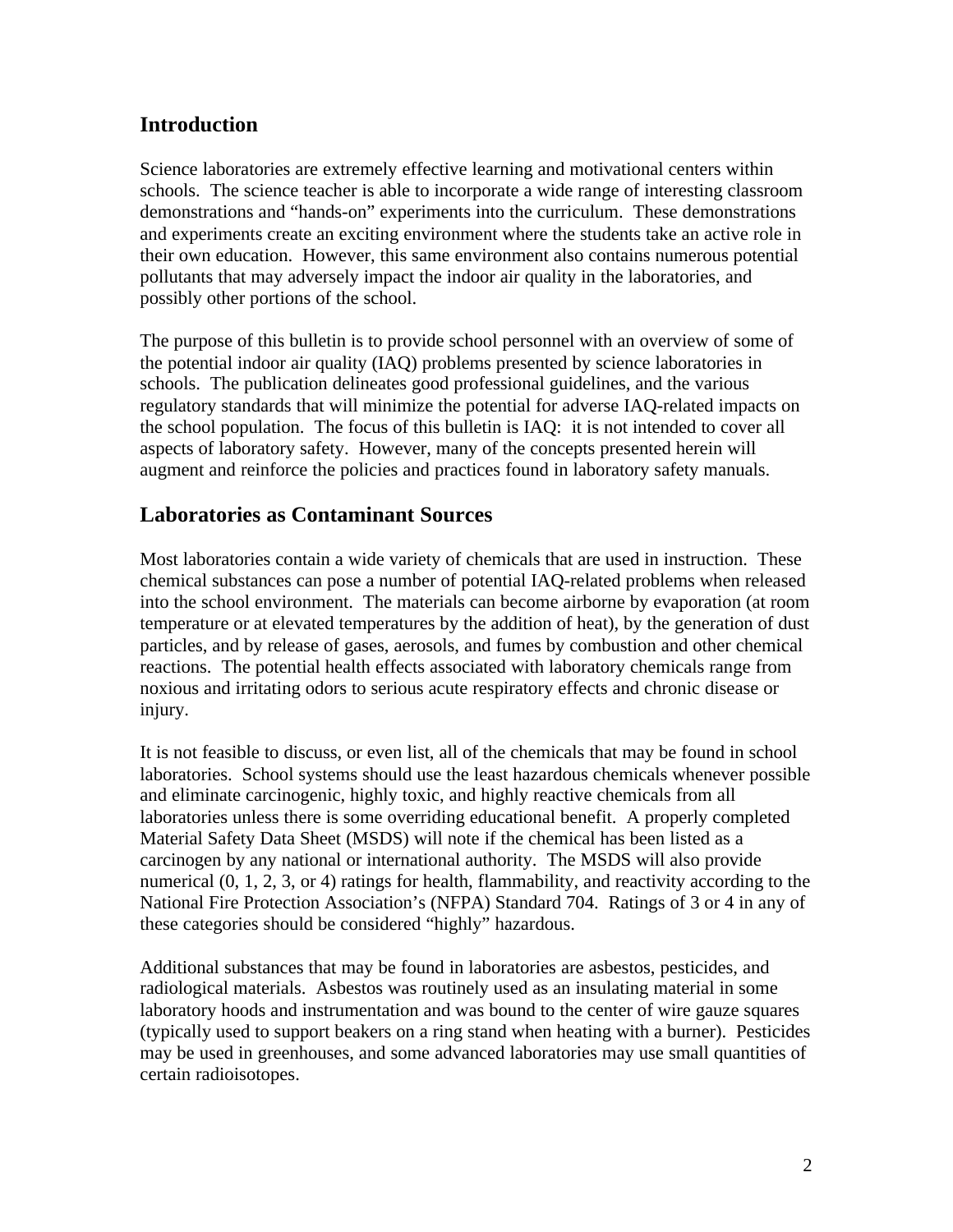Biological organisms are often overlooked as sources of air contaminants. Many science programs are becoming quite sophisticated in their biological sciences curricula. Some advanced courses involve extensive experiments in microbiology that can introduce a variety of plants (flowers, mushrooms, etc.) and microbial organisms (e.g., fungi) into the school. Some of these plants may be outright toxic, while others may produce allergenic spores which can become airborne. Likewise, pathogenic and non-pathogenic microbiological organisms may be cultured, intentionally or unintentionally, in the laboratory and spread to other parts of the school facility if proper procedures are not used.

In response to students' interest in animals, it is not uncommon to find environmental science classrooms that have numerous cages, aquaria, and terraria housing many mammals, fish, reptiles, and other forms of animal life. Great care must be taken to ensure that the animals and their cages, bedding, etc. do not become reservoirs of diseasecarrying parasites and infectious agents. Also, a wide variety of animal hair and dander may cause allergic reactions (respiratory and skin) in teachers and students. Insect parts may also cause allergic reactions.

It is recommended that school laboratories use and house only animals that have been obtained from a scientific supply house. All wild animals should be excluded from schools.

# **Comfort and Health Effects**

Exposures to indoor air pollutants and their ensuing health effects are generally classified as acute or chronic. Acute exposure to a chemical is usually measured in minutes or, in some cases, seconds. Acute health effects are those manifested almost immediately (e.g., irritation of mucous membranes, cough). Chronic exposure to a chemical refers to a repeated exposure over a long duration, usually measured in days, months, or years. Chronic health effects are those that develop and persist over time (e.g., cancers, liver and kidney effects) and, therefore, their appearance may not coincide with exposure to the causative agent(s).

The most common adverse health responses associated with poor IAQ are often subtle and not always immediately linked to indoor air contamination. The symptoms reported are often non-specific rather than clearly defined illnesses. Typical IAQ-attributed symptoms include headache, fatigue, cough, sneezing, dizziness, nausea, and irritation of the eyes, nose, throat, and skin.

A wide variety of pollutants may be associated with laboratories. Depending on the quantities released and the duration of exposure, these contaminants can produce a range of health effects and symptoms.

There is no clear division between physical discomfort and the onset of health symptoms, or between the perception of odors and irritant effects. However, as odors become stronger, more and more people will experience olfactory irritation which will eventually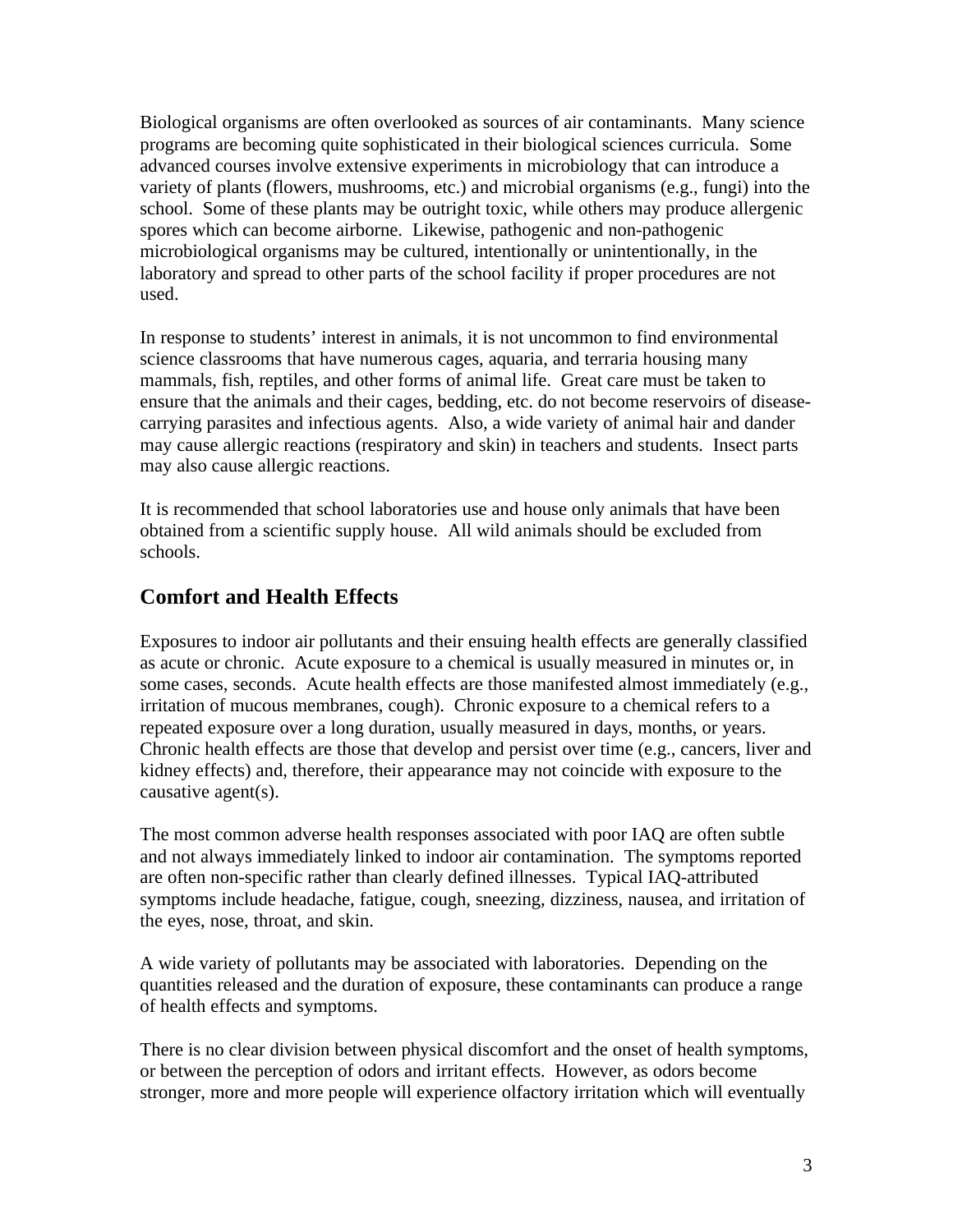be manifested in IAQ symptoms. Individuals' responses to odors vary widely. Some people are extremely sensitive to certain odors and will find almost any level objectionable and discomforting.

Researchers have found that it is virtually impossible to identify temperature ranges that all segments of the population find comfortable. The American Society of Heating, Refrigerating and Air Conditioning Engineers (ASHRAE) developed a "comfort chart" that describes ranges of temperature and humidity that should be acceptable to approximately 80% of the population. Spaces below 68 degrees Fahrenheit and 30% relative humidity in the winter, and above 78 degrees Fahrenheit and approximately 60% relative humidity in the summer are expected to produce discomfort in larger portions of the school population. Low relative humidity environments dry out the skin and mucous membranes, and high humidity limits the body's ability to shed excess heat. High humidity is also conducive to mold growth. Temperatures in laboratories may increase due to the operation of heat sources (ovens, burners, etc.), and humidity may rise because of a nearby greenhouse.

## **Exposure Standards**

There are few air contaminant levels specifically established for children in schools. Human exposure guidelines for a number of air pollutants have, however, been established in regulations or recommended for other environments by various governmental agencies and professional organizations. Differences between guidelines usually stem from the assumptions about the population each guideline is intended to protect. For example, air contaminant limits for the industrial workplace are comparatively high since they are intended to protect a relatively healthy, adult workforce, are not intended to protect the more sensitive individuals, and assume little or no exposure to the contaminant beyond the normal 40-hour work week.

The occupational Safety and Health Administration (OSHA) regulates workplace exposure to many laboratory chemicals through the use of Permissible Exposure Limits (PELs). The National Institute for Occupational Safety and Health (NIOSH) performs health effects research and studies, then makes recommendations to OSHA for new regulations based on their work. The OSHA PELs and NIOSH recommendations are contained in Department of Health and Human Services (NIOSH) Publication no. 90 117, "Pocket Guide to Chemical Hazards," available from the Superintendent of Documents, U.S. Government Printing Office, Washington, DC 20402.

The American Conference of Governmental Industrial Hygienists (ACGIH) annually publishes a list of Threshold Limit Values (TLVs) to be used as guidelines for the control of potential health hazards in the workplace, including those found in laboratories. The original OSHA PELs were based on the 1968 list of TLVs. TLV booklets are available from ACGIH, Technical Information Office, 1339 Kemper Meadow Drive, Cincinnati, OH 45240.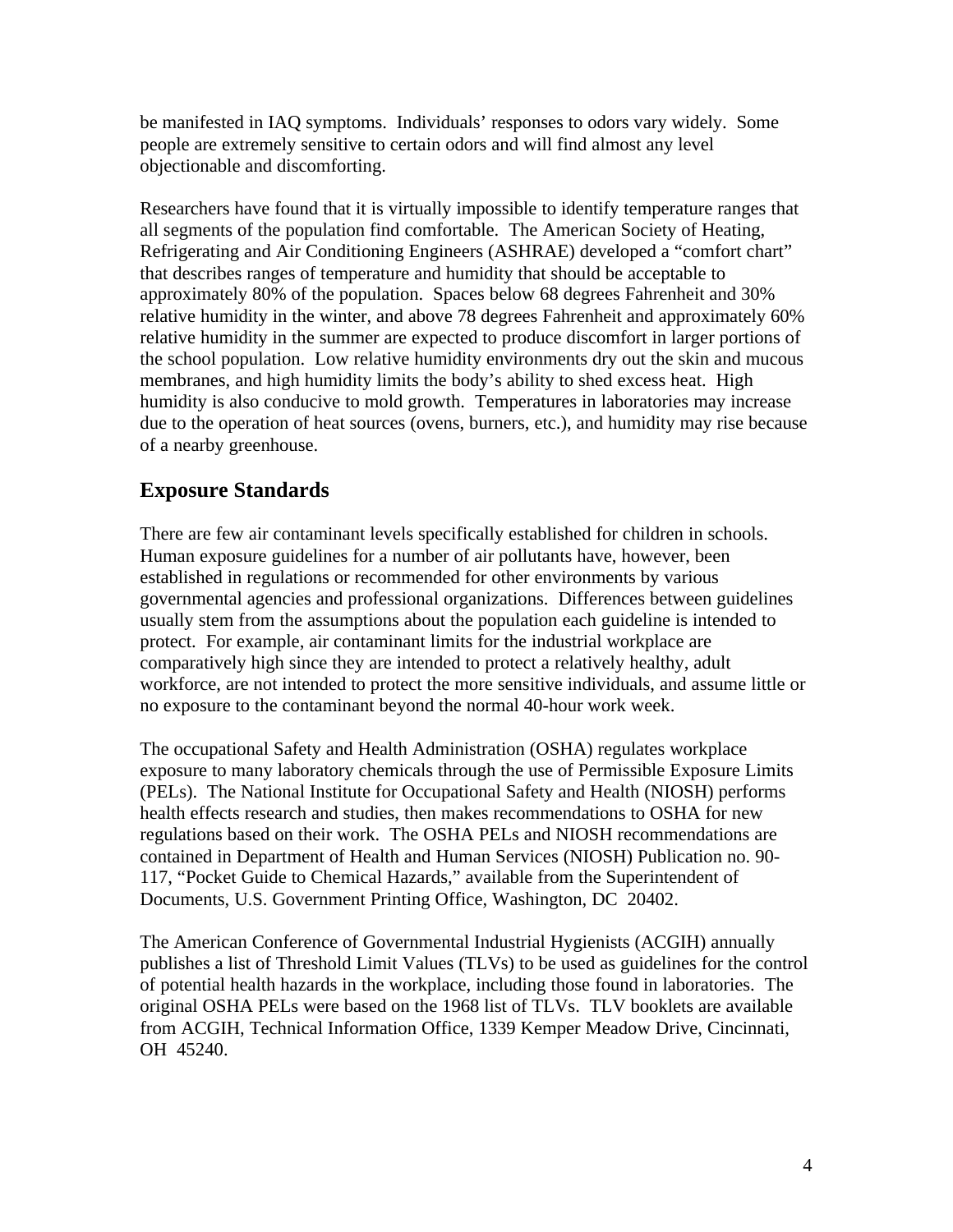Other organizations and regulatory bodies have developed approaches for assessing nonindustrial workplace exposures. These are summarized below.

- ASHRAE Standard 62-1989 summarizes IAQ exposure guidelines and applicable standards used in the U.S. and Canada and consensus guidelines published by the World Health Organization. Appendix C of this standard recommends that the TLVs be divided by 10 before using them to evaluate IAQ exposures. Information regarding ASHRAE standards is available from ASHRAE, 1791 Tullie Circle, N.E., Atlanta, GA 30329.
- Many states are developing air toxics regulations or guidelines. Most of these states are applying safety factors to workplace exposure limits to develop ambient (outdoor) exposure limits. The safety factors used vary from state to state and range in magnitude from 42 to 100. These limits are designed to protect the more susceptible members of the general population (asthmatics, etc.) and, therefore, may be more applicable for evaluating the indoor environment where protection of similar populations is desired. However, the scientific basis for the safety factor must be understood and matched with the toxic hazard presented by each chemical.

# **Control Methods**

A number of control methods are available to reduce the likelihood that science laboratories will create IAQ problems. These measures include selecting and purchasing the safest materials and minimizing quantities that are to be used, storing materials properly, ensuring that appropriate ventilation systems are available, utilized, operated, and maintained, and training laboratory users (teachers, aides, students) about the hazards in the laboratory and in the proper use and disposal of materials. The Material Safety Data Sheet (MSDS) specific to each chemical is an excellent resource document that communicates the hazards of a substance and recommends appropriate handling and control techniques as well as the use of personal protective equipment. MSDS are available, by law, from the manufacturer of the product. An effective laboratory safety program is one that integrates all methods of control. Important aspects of each technique are discussed below.

## **A. Elimination and Volume Reduction**

The best way to ensure that a certain material will not create a problem is to eliminate its use (and presence) in the laboratory. Before using or purchasing chemicals or chemicalcontaining equipment it is always prudent to evaluate the consequences of its improper use against its value as a teaching tool. Consideration should be given to identification and use of substitute materials that may offer reduced toxicity, reactivity, or flammability; or limiting the material's use to a well controlled demonstration. As a general guideline, it would be prudent to substitute or limit the use of any material rated 3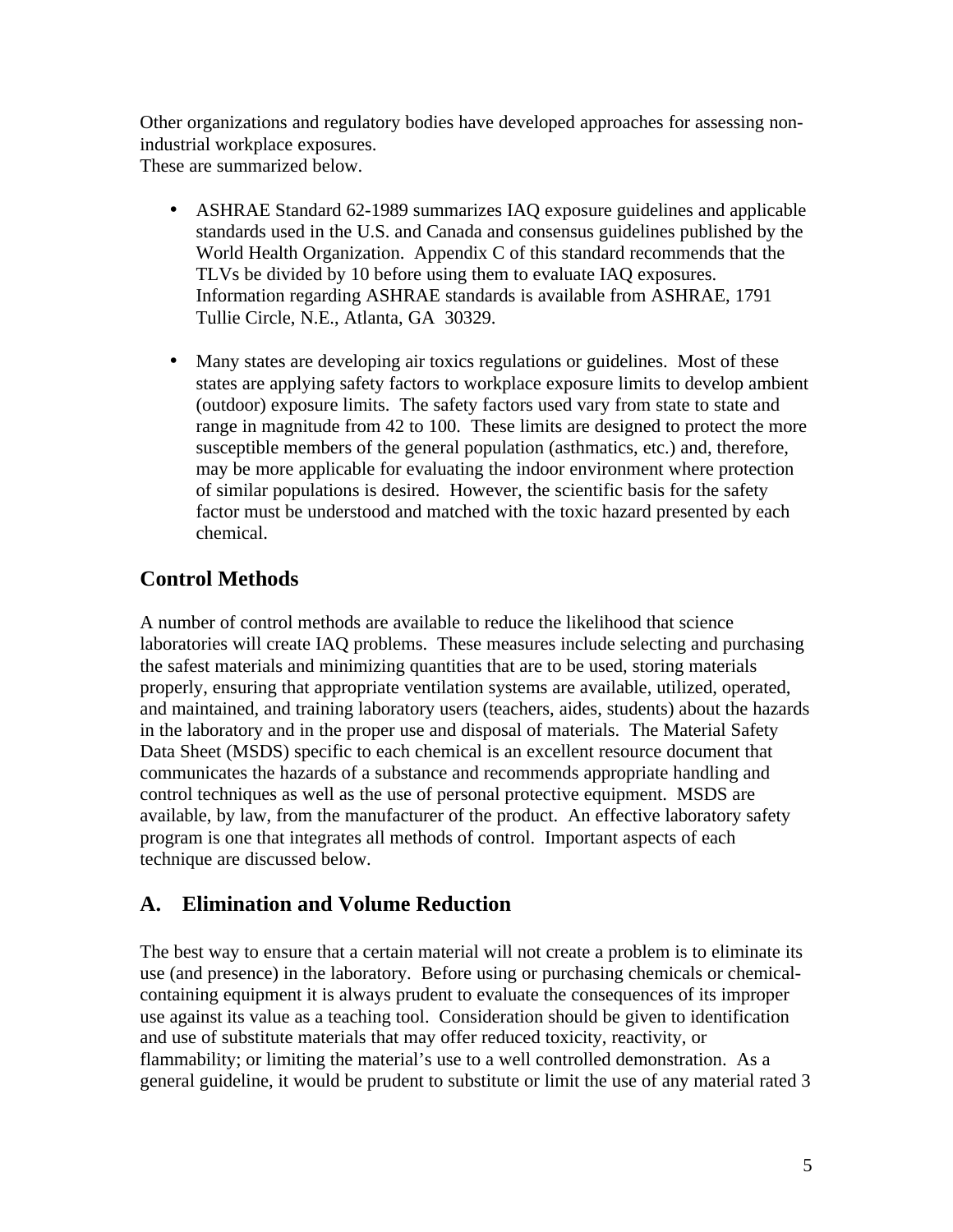or 4 for Health, Flammability, or Reactivity by the commonly used National Fire Protection Association hazard rating criteria.

Certain well known hazardous materials have been eliminated, or drastically limited, in many laboratories. The following information summarizes some of the techniques used.

Alcohol lamps—These should not be used in schools. Use hot plates with water bath to eliminate the toxicity and flammability hazards presented by the use of alcohol.

Asbestos—The interior linings of laboratory hoods and many older heating elements, hot plates, hair dryers, "centers" of wire gauze, and gloves for handling hot items contained asbestos. Replace with non-asbestos insulated equipment.

Ether—Typical use has been for killing fruit flies in genetics experiments. Non-toxic methods for controlling the flies include refrigeration and placing flies on a Petri dish over ice for observation.

Formaldehyde—This substance was used historically for preserving and storing biological specimens. Schools should no longer purchase formaldehyde-based preservatives. Non-formaldehyde preservatives are readily available and have been found to be effective. Most of these alternatives contain ethylene glycol as a major ingredient.

Mercury—This very toxic material may become a hazard if mercury is spilled from a storage container, a barometer, or a broken mercury-filled thermometer. Metal or "spiritfilled" (hexane) thermometers should be substituted. If mercury thermometers must be used for high accuracy, purchase Teflon® coated instruments that will help contain the mercury if broken. Consider carefully the need for a mercury barometer and stored mercury. If used, a layer of water or mineral oil on top of a pool of mercury (barometer, storage bottle) will prevent mercury vapors from being given off.

Pathogenic organisms—These may be unintentionally cultured from the environment. Use only nonpathogenic organisms in the classroom for microbiology experiments. Treat all cultures as if they were pathogenic.

Pesticides—If their use is deemed necessary, always identify and use the least toxic material. Read and follow all instructions provided.

*Table 1* presents some additional materials that have been substituted for toxic chemicals in certain experiments or for cleaning.

A technique that offers many benefits is microscale chemistry. It has been defined as a way of carrying out chemical experiments by using sharply reduced amounts of chemicals. Many experiments use as little as one one-thousandth (1/1000) of the traditional amount of chemicals. In addition to greatly reducing the amount of material that may become airborne, lab waste is reduced, the time required to perform the experiment is reduced, clean-up is easier, and less space is required. Microscale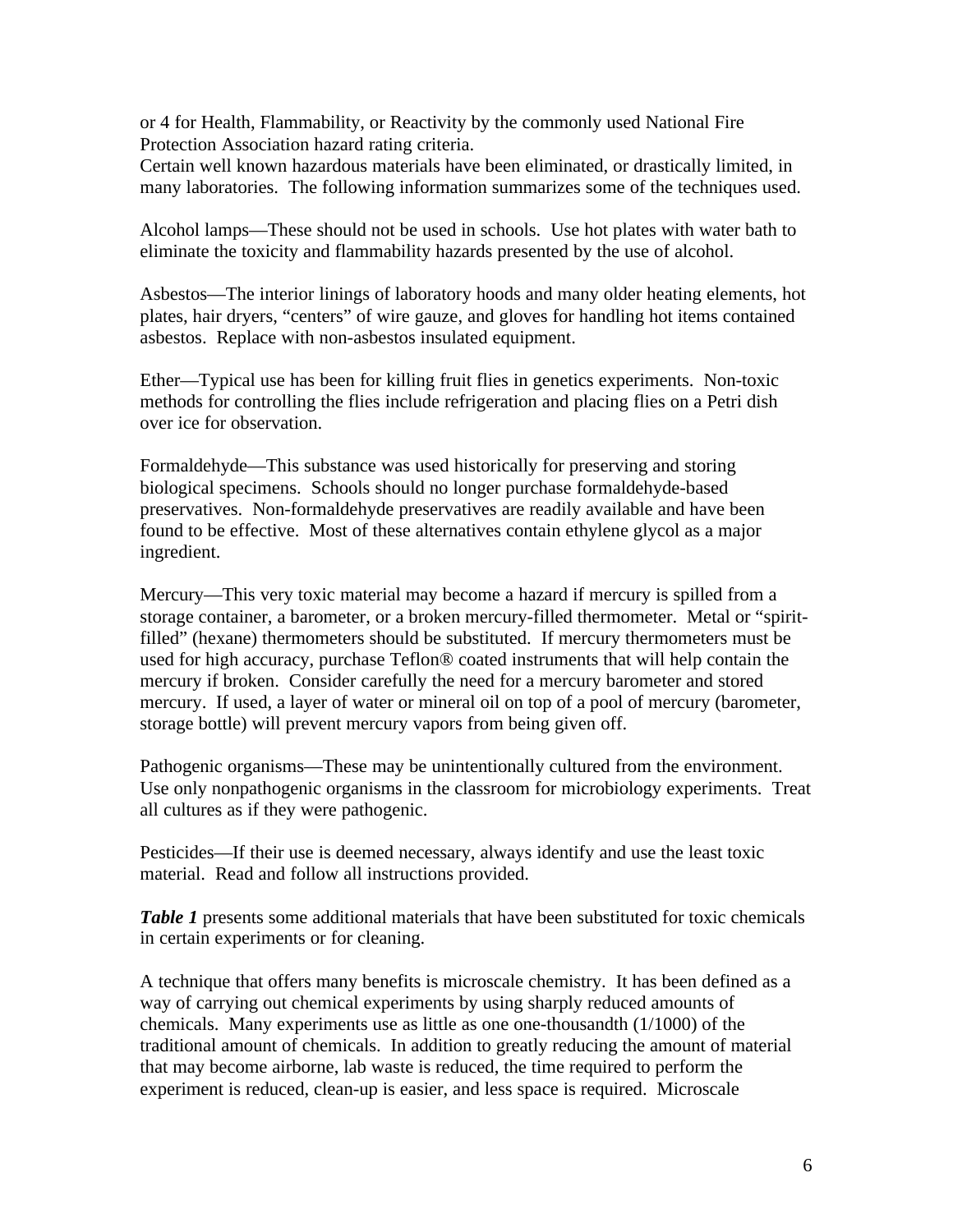laboratory equipment and manuals are available through some supply houses. The National Microscale Chemistry Center at Merrimack College, 315 Turnpike St., North Andover, MA 01845 is promoting this technology through workshops and demonstration projects.

| <b>Table 1. Examples of Reduced Toxicity Through Substitution</b>                                       |                               |  |
|---------------------------------------------------------------------------------------------------------|-------------------------------|--|
| <b>Toxic Chemicals</b><br>p - Dichlorobenzene  Napthalene                                               | <b>Less Toxic Substitutes</b> |  |
| Dichromate/Sulfuric acid mixture  Ordinary detergent<br>Alcohol potassium hydroxide  Ordinary detergent |                               |  |

# **B. Ventilation Requirements and Design**

#### Room Ventilation

ASHRAE Standard 62-1989, Ventilation for Acceptable Indoor Air Quality, recommends 20 cubic feet per minute (cfm) of outdoor air per person for general dilution ventilation of laboratories on the premise of some odor generation. ASHRAE recommends that toxic or otherwise objectionable emissions are contained at the point of generation, as inside a laboratory hood, and exhausted outdoors.

As a general guideline, it is recommended that chemicals with an industrial exposure limit (i.e., OSHA Permissible Exposure Limit or ACGIH TLV) of 100 parts per million (ppm) or less (gas or vapor) or  $0.1 \text{ mg/m}^3$  (solid) be handled inside a laboratory hood. Product MSDS may also stipulate use of local exhaust.

To avoid the spread of odors into other school spaces, the laboratory should be kept under negative pressure when in active use. Also, air from the laboratory should not be recirculated through a central air conditioning system supplying other areas. Negative pressure is best maintained by exhausting more air from a room than is mechanically supplied. How this is accomplished depends on the characteristics of the air conditioning system.

- Unit ventilators operating in a "free-cooling" mode introduce a variable rate of outdoor air up to the full circulation rate of their fans.
- A variable air volume system delivers a variable supply of air to the lab in response to the space thermostat.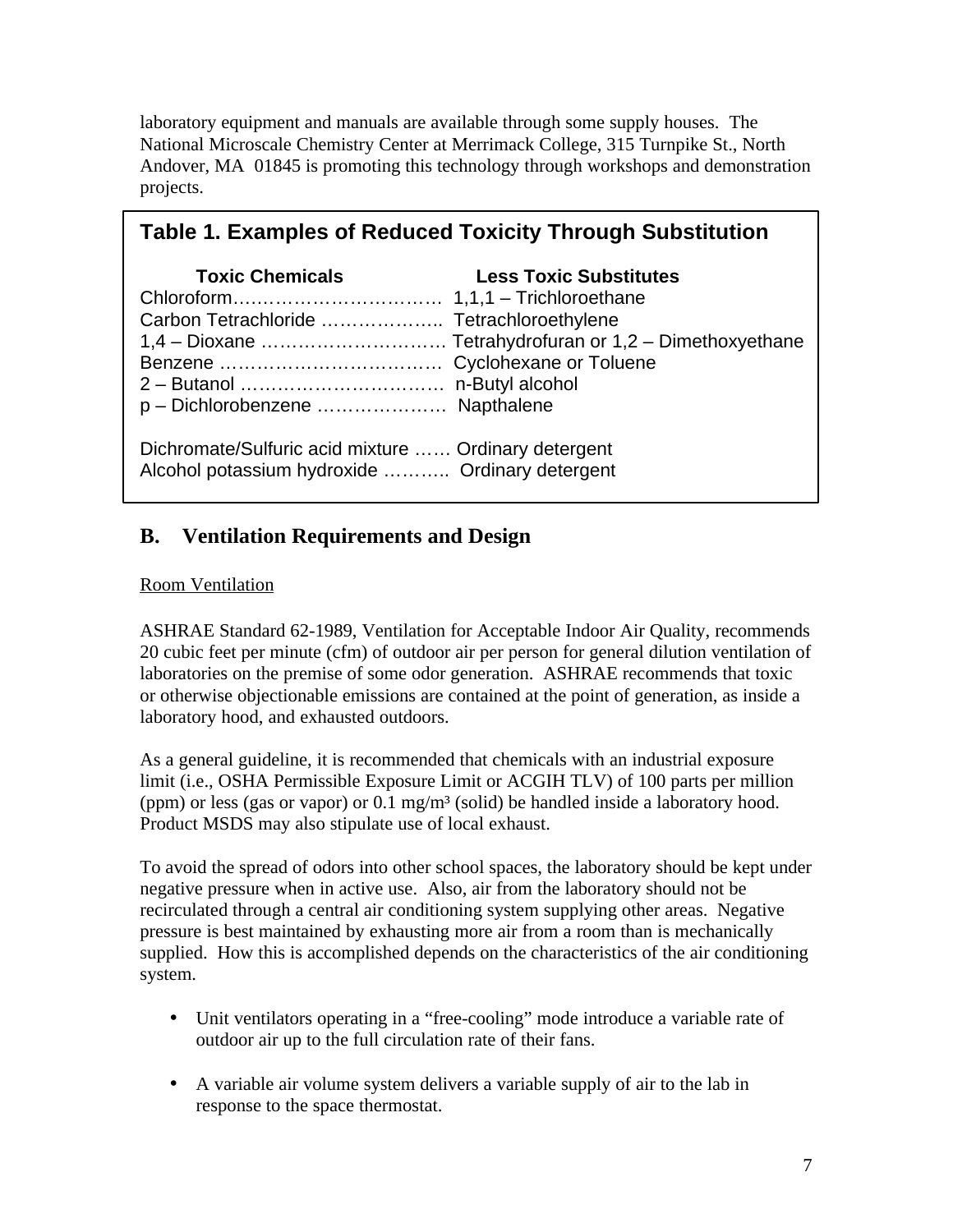• Lab exhaust air flow could also be variable depending upon laboratory hood fan operation.

To ensure this air imbalance, the supply and exhaust air flows must be compared under the full range of operating conditions. Typically, an inward flow from surrounding spaces into the lab to make up 10 to 15% of the air exhausted is sufficient. Since the corridor door should be kept closed whenever there is risk of offensive emissions, transfer grilles or ducts sized for a velocity of 100 feet per minute (fpm) can supplement leakage around doors to facilitate inward air flow from adjacent space. This imbalance is only necessary when lab activities require it. Since a positive pressure may occur when the laboratory exhaust fan is off, it should operate as long as inward flow of air into the room is necessary. Fire protection regulations in most jurisdictions do not permit transfer of air from a corridor through an unprotected opening such as a floor or wall grille. In these cases it may be necessary to transfer the make-up air through duct work from spaces not used as a means of egress.

#### Laboratory Hoods

A wide range of laboratory hood types are available, including variable air, volume, auxiliary air, and horizontal sash. However, for most school requirements a vertical sash, air foil, bypass type hood will be the preferred choice. Air foil design minimizes eddy currents at the sash opening and the bypass feature assures a constant exhaust volume and controls face velocities through the range of sash positions (See Figure 1).

Continuous operation of the laboratory hood, when not in use, can be costly if outdoor make-up air must be heated and cooled. For this and other sound reasons laboratory hoods should not be used to store materials requiring continuous exhaust.

Based upon recommendations of the American National Standards Institute and the American Industrial Hygiene Association (ANSI/AIHA Standard Z95-1992), a face velocity of 80 fpm should effectively remove fumes produced within the hood. This rate is based upon the full open sash position and is conditional upon proper use. It is also conditional upon:

- (1) a room air supply system that does not create air velocities near the hood face greater than 50 fpm, and
- (2) the hood being located away from foot traffic that could cause air turbulence and fume spillage from the hood.

Location near the room entrance should be avoided to prevent disturbing air flow and to avert a possible fire hazard in the path of egress. If the hood is dedicated for nonhazardous use, a low face velocity (60 fpm minimum) may be acceptable.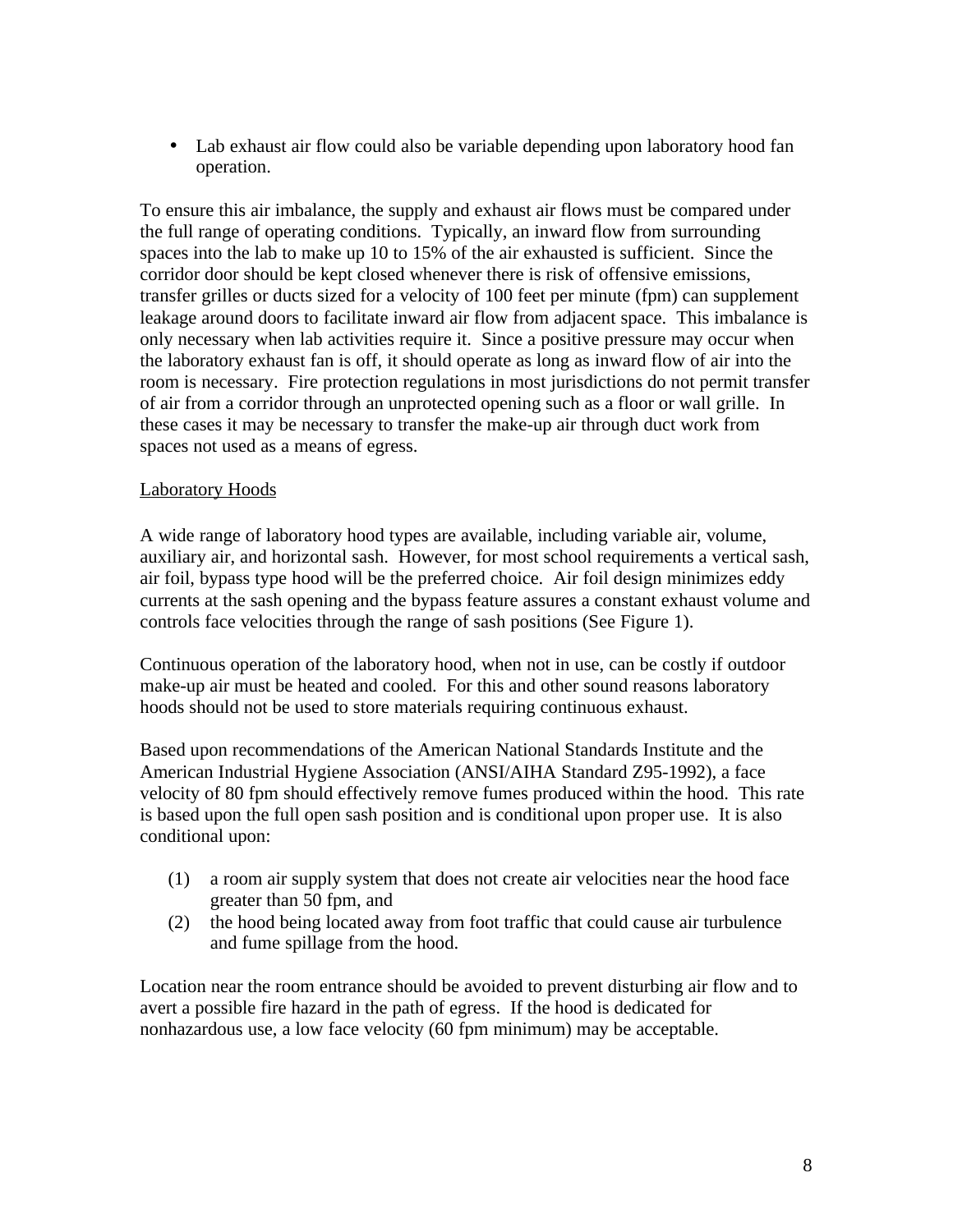#### Laboratory Hood Exhaust Systems

Each laboratory hood should be exhausted by an independent system for simple, safe and flexible operation.

Corrosion resistant (e.g., plastic protected steel) centrifugal fans, with outboard bearings, should be located on or immediately below the roof to keep the duct within the building under negative pressure to prevent outward leakage. Either direct or belt driven fans can be utilized. Direct drive fans avoid degradation of performance due to drive belt slippage or breakage, but do not offer the flexibility of increased capacity should design estimates of air flow resistance fall short. Belt drives should have two or more belts rated at 200% capacity. Regardless of drive type, a corrosion resistant volume damper with tamper proof adjustment should be installed for each hood.

A variety of corrosion resistant duct materials are suitable, but most popular are Type 316 stainless steel and glass fiber reinforced polyester. Ducts within the building must be sealed against both inward and outward leakage. The duct run should be short and direct, sized for approximately 2000 fpm. Assuming objectionable materials will be conveyed by the laboratory hood exhaust system, the discharge arrangement must minimize entrainment into air intakes or open windows and contact with maintenance personnel or others on the roof.

Details of self draining discharge stacks and location guidelines can be found in the Industrial Ventilation manual (American Conference of Governmental Industrial Hygienists, Technical Information Office, 1330 Kemper Meadow Drive, Cincinnati, OH 45240). Specific design considerations include:

- Upblast vertical discharge
- No rain caps or screens
- Height of discharge above grade:  $1.3$  to  $2$  times height of the building but not less than 7 feet above highest roof or roof top air conditioning units
- Locate exhausts 25 feet or more from intakes.

#### Other Exhaust Locations

• Bench

Air can be exhausted through slots into a duct located at the back of the lab bench to capture non-toxic fumes generated by students' activities. Although uncommon in schools, this could be a desirable feature in new or remodeled facilities.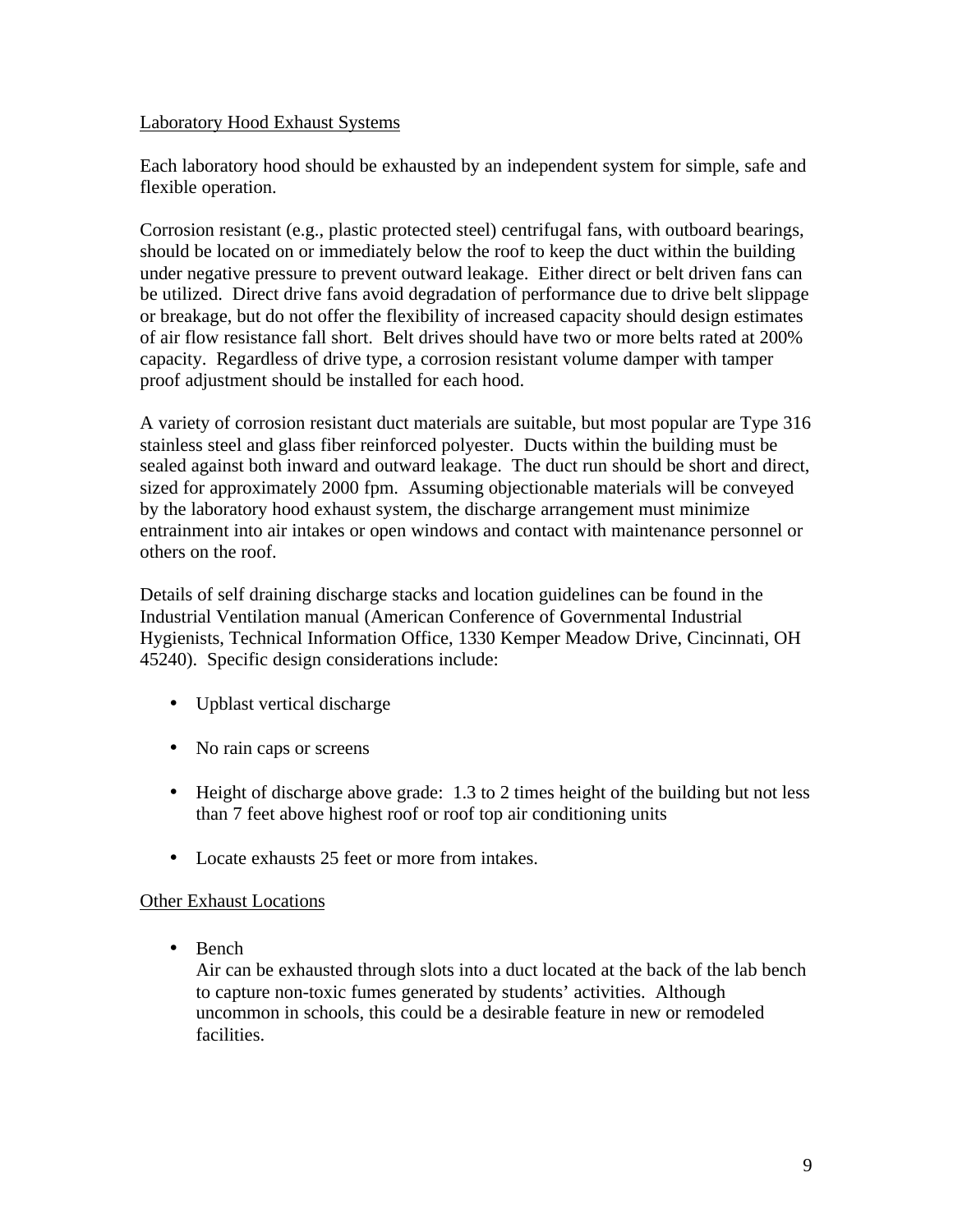• Storage Cabinet

Some local jurisdictions require bottom venting of flammable liquid storage cabinets. While this is not required by NFPA 30, "Flammable and Combustible Liquids Code," some manufacturers provide plugged vent connections to accommodate these local requirements.

• Storage Room

Usually located adjacent to the science labs, this space should be ventilated by exhaust at least at the rate recommended for laboratory space (approximately four air changes per hour). Preferably, ventilation is continuous, but could be discontinued when the room is secured and not in use. See NFPA Standard 30 for specific requirements for flammable and combustible liquids.

- Preparation Room This space is sometimes combined with storage and may contain a laboratory hood. See NFPA Standard 30.
- General Lab Exhaust

To supplement laboratory hood and bench exhaust (or in their absence), general room exhaust may be necessary to assure the desired negative air pressure imbalance. The point of exhaust should be remote from the entrance door and other air sources. If practical, general movement of air should be away from occupants and across work surfaces. Several labs and storage rooms may be connected to a common system. Conventional duct construction is adequate.

# **C. Maintenance and Operation for Proper Ventilation**

Laboratory Air Negative Pressure

By design, the laboratory should be maintained under slightly negative pressure whenever production of contaminants, undesirable odors, or fumes might occur. Laboratory hood fan operation may be needed to create this negative condition. Inward flow of air is observable at the crackage around the doors to transfer grilles by means of artificial smoke (as described below under qualitative testing of laboratory hoods). Check monthly for new installations, since the negative pressure is affected by the air conditioning system control and outdoor weather changes. Smoke testing can also reveal construction faults, especially above ceilings or other concealed penetrations, through which contaminants and odors could pass.

After the first year of operation, semiannual checks—and on complaint occasions should suffice. Windows and exterior doors should not be operated in the labs except to air out after accidental spills and then only with precautions to prevent odor passage outward through doorways, transfer grilles or other apertures to occupied spaces.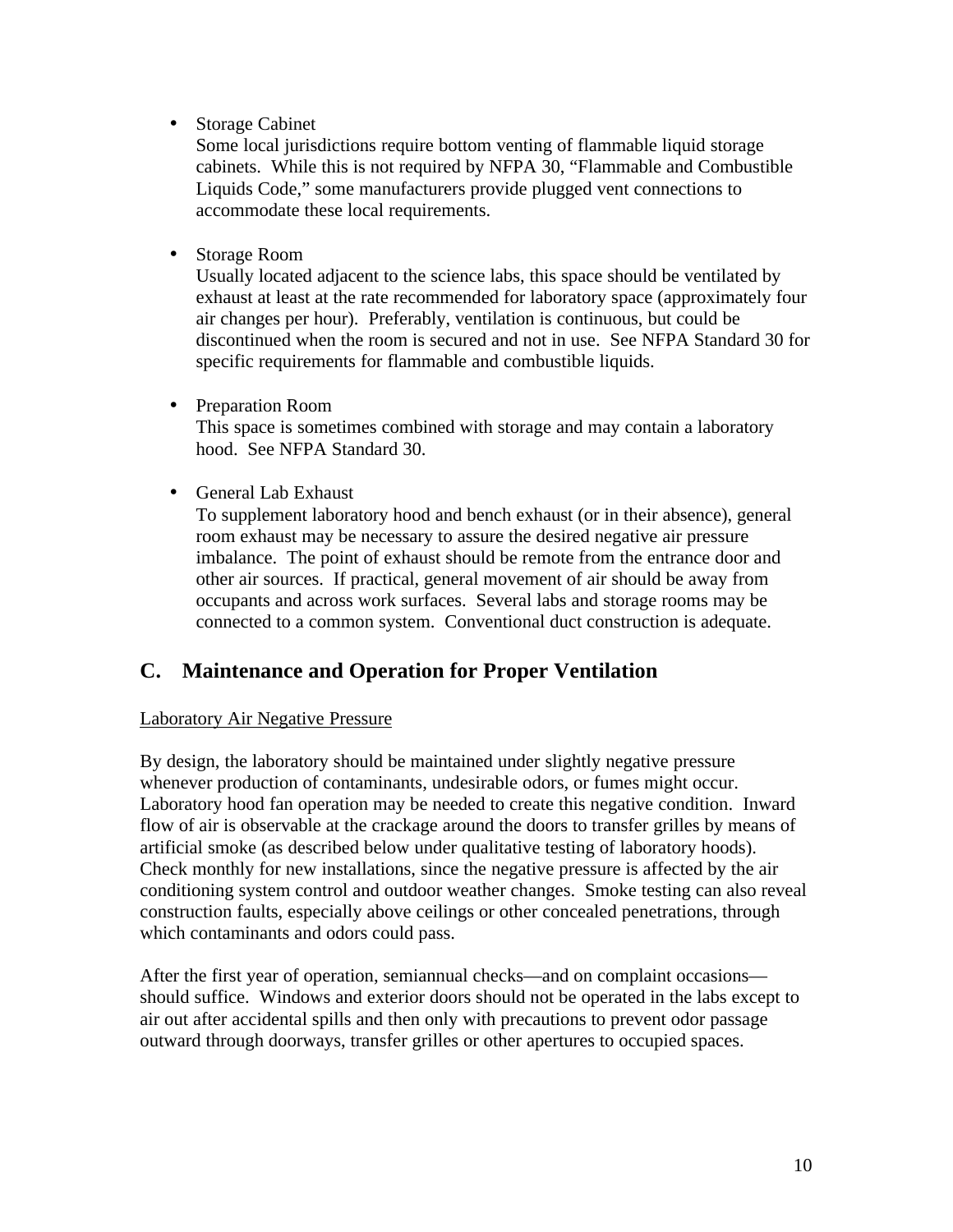#### Laboratory Hood Performance

Elements of the exhaust system, fan, motor fan drive, and discharge stack drain duct work (where accessible) should be inspected semiannually. Overheating of the duct could cause sealant loss or distortion resulting in excessive leakage and reduced hood effectiveness. Volume damper positions should be checked to verify no unauthorized adjustments have occurred. Worn belts should be replaced as a set, not individually.

The performance of the hood should also be verified on a regular basis, semiannually or as directed. Inspect the hood to assure the sash is in good operating condition, internal damage has not occurred, refuse in not restricting air paths, internal baffles are in originally adjusted position (which should be marked), and that it is not being used for material storage. Pilot lights, if provided to indicate fan operation, should be checked.

There are two approaches to testing laboratory hood performance. Quantitative testing, as detailed in ASHRAE Standard 110-1985, is costly and rarely would be appropriate for school applications. Qualitative testing to determine face velocities and air spillage is appropriate. Test equipment includes a calibrated velometer (a hot wire thermal anemometer preferably), smoke sticks (glass tubes containing artificial smoke producing chemicals) or a smoke powder gun (a most useful diagnostic tool for many HVAC investigations including negative pressure verification), and a supply of 30 second smoke bombs. This testing procedure is described in an inexpensive user guide (Saunders, G J, "Laboratory Fume Hoods, A User's Manual," 1993, John Wiley & Sons, NY). See also the American National Standard for Laboratory Ventilation (ANSI/AIHA Z95-1992) published by the American Industrial Hygiene Association, 2700 Prosperity Avenue, Suite 250, Fairfax, VA 22031.

Should this procedure be beyond the capability of school districts, it can be performed by qualified air balance or industrial hygiene firms. Such testing should occur prior to initial use and on a regular basis or whenever degradation of performance is suspected.

The need for testing may be reduced by use of a simple manometer or diaphragm actuated dial gauge to measure the pressure in the duct downstream of the hood. The device could be permanently mounted on the hood with the initial pressure marked after the initial hood commissioning. Pressure change will advise the user of any malfunction or degradation in face velocity. Monitors are also available with alarms that provide audible warnings that the exhaust system is performing below the set criteria. If a permanently mounted pressure indicator is deemed impractical due to concern over tampering, the maintenance or teaching staff could remove and reinstall the instrument with relative ease for periodic checking.

## **D. Storage**

The importance of proper chemical storage must not be overlooked. The low levels of routine emissions expected in chemical storage areas are easily controlled with proper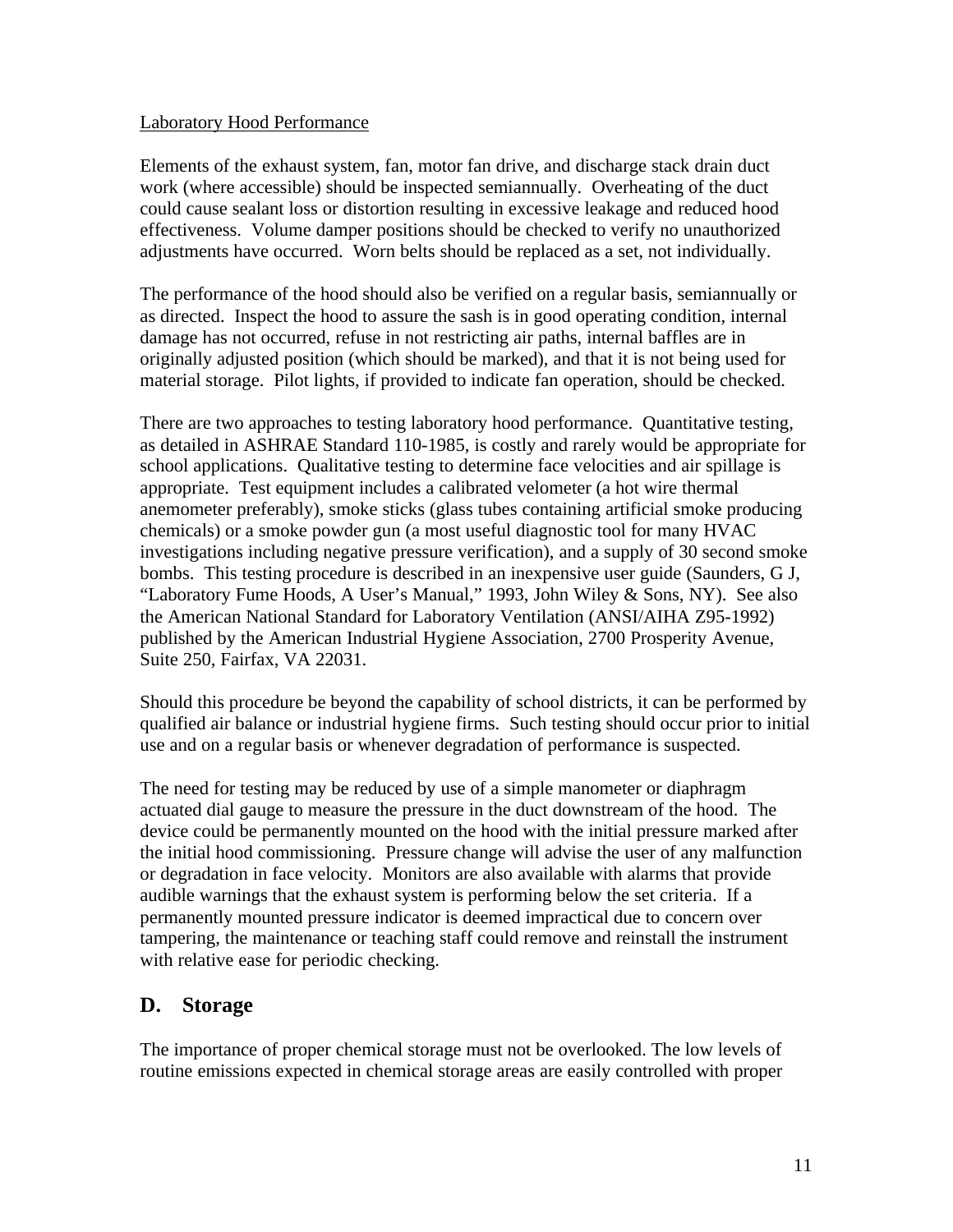ventilation (see above). A well designed storage system can also minimize the potential for larger releases.

The first consideration for proper storage is one of inventory management. This step is a **must**. Computerized inventory management programs are available. The inventory should include the chemical name and the estimated amount in the container. Each chemical container should be checked periodically for rust, corrosion, and leakage and have the following information written on the container.

- Date of receipt
- Date of opening
- Date of scheduled disposal (if appropriate)

An up-to-date inventory can ensure that only needed purchases are made and that chemicals will not be stockpiled needlessly. It is important to consider storage limitations when placing orders for chemicals. Common practice in many school systems is to place one large order for the entire year's supply or chemicals. This practice leads to improper storage upon arrival because storage areas are quickly overwhelmed. To control this problem, smaller orders should be placed throughout the school year.

Next, the storage area should be organized so that only "compatible" chemicals are stored together, and that acids and flammables each have their own dedicated storage cabinets, Incompatible chemicals are those that, upon mixing, can react to produce explosions, fires, or large amounts of heat. It is also important to consider design and construction materials used for shelves and cabinets to minimize safety concerns (incompatibles, fire ratings, strength, spill containment).

 groups of compatible chemicals presented in *Figure 2* and *Figure 3* below. The basic A recommended storage pattern is to divide and separate the inventory into the eighteen philosophy to follow is that every chemical should have a definite storage place and should be returned to that place after each use.

There are a number of other storage practices that are either required by regulations or generally accepted as prudent practice. For example, the National Fire Protection Association publishes standards for the storage and handling of flammable liquids, the Nuclear Regulatory Commission regulates the use of radioactive materials, and various trade and professional organizations have developed guidance that has become standard in the area of laboratory health and safety. A resource book that provides an excellent overview of this subject is the National Research Council's "Prudent Practices for Handling Hazardous Chemicals in Laboratories" (National Academy Press, Washington DC, 1981).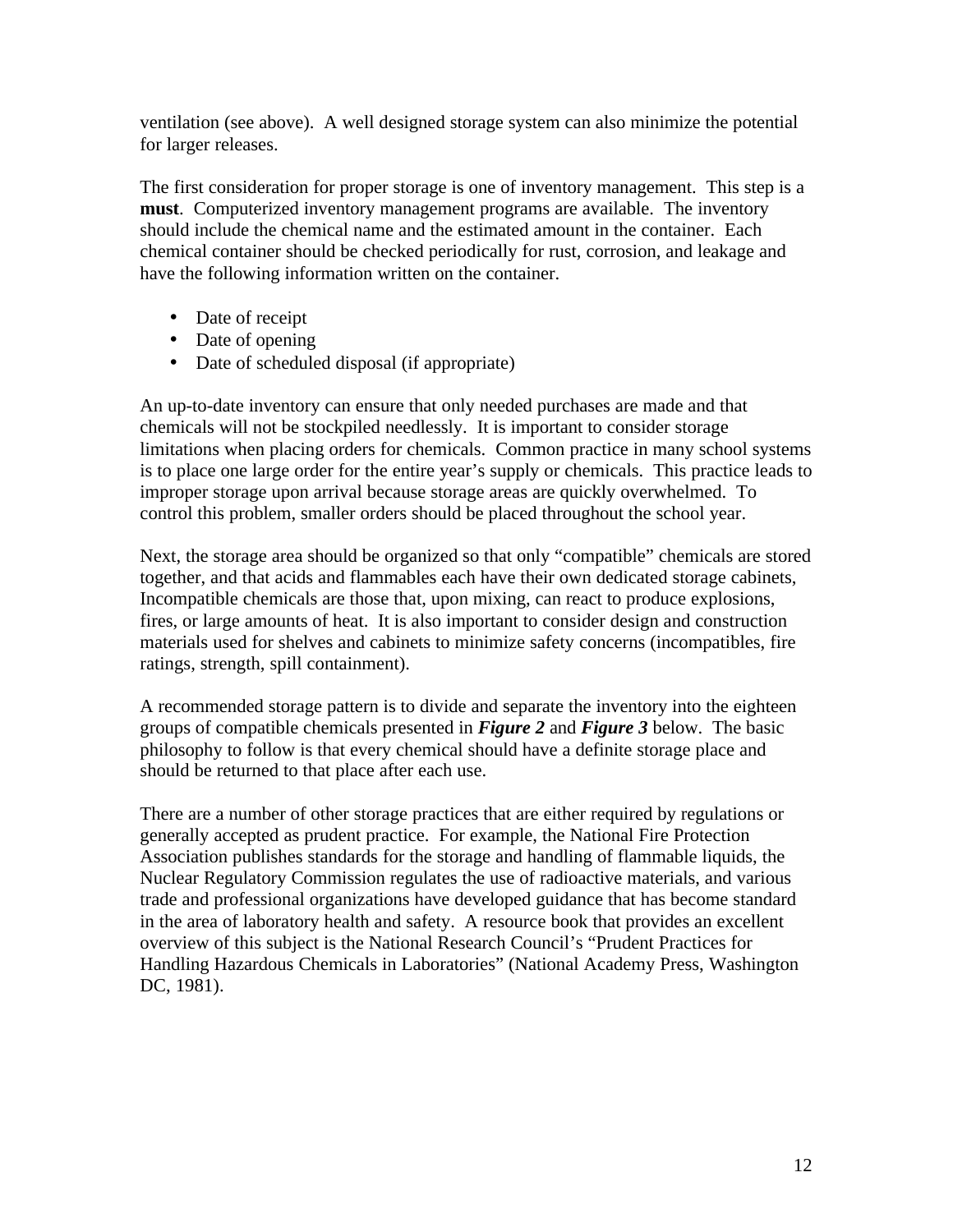| Figure 2.<br><b>Compatible Inorganic Groups</b> |                                                                                                                                                                                                                                                                                                                                                                                                                        | Figure 3.<br><b>Compatible Organic Groups</b>                                                                                                                                                                                                                                                                                                                                                                       |
|-------------------------------------------------|------------------------------------------------------------------------------------------------------------------------------------------------------------------------------------------------------------------------------------------------------------------------------------------------------------------------------------------------------------------------------------------------------------------------|---------------------------------------------------------------------------------------------------------------------------------------------------------------------------------------------------------------------------------------------------------------------------------------------------------------------------------------------------------------------------------------------------------------------|
| 1.<br>3.                                        | Metals, Hydrides (store flammable solids in<br>flammables cabinet)<br>2. Acetates, Halides, Iodides, Sulfates,<br>Sulfites, Thiosulfates, Phosphates,<br>Halogens<br>Amides, Nitrates (except ammonium<br>nitrate), Nitrites, Azides (ammonium nitrate<br>is separated and stored by itself)<br>4. Hydroxides, Oxides, Silicates, Carbonates,<br>Carbon<br>5. Sulfides, Selenides, Phosphatides,<br>Carbides, Nitrides | 1. Acids *(except acetic and formic),**<br>Anhydrides, Peracids<br>2. Alcohols, Glycols, Amines, Amides, Imines,<br>Imides***<br>3. Hydrocarbons, Esters, Aldehydes***<br>Ethers, Ketones, Ketenes, Halogenated<br>4.<br>Hydrocarbons, Ethylene Oxide***<br>Epoxy Compounds, Isocyanates<br>5.<br>6. Peroxides, Hydroperoxides, Azides<br>7. Sulfides, Polysulfides, Sulfoxides, Nitriles<br>Phenols, Cresols<br>8. |
| 9.                                              | 6. Bromates, Chlorates, Perchlorates,<br>Perchloric Acid, Chlorites, Hypochlorites,<br>Peroxides, Hydrogen Peroxide<br>7. Arsenates, Cyanides, Cyanates<br>8. Borates, Chromates, Manganates,<br>Permanganates<br>Acids *(except Nitric) (Nitric Acid is<br>isolated and stored by itself)<br>10. Sulfur, Phosphorus, Arsenic, Phosphorus<br>Pentoxide<br>* Store acids in approved acid cabinet                       | *<br>Store acids in approved acid cabinet<br>$***$<br>Acetic acid is separated and stored by<br>itself, formic acid is stored in flammables<br>cabinet<br>***<br>Store flammables in approved flammables<br>cabinet                                                                                                                                                                                                 |

(Permission to include this information was obtained from Flinn Scientific, Inc., P.O. Box 219, Batavia IL 60510. Phone: 1-800-452-1261; Fax: 630-879-6962.)

## **E. Disposal**

Laboratory waste accumulation and disposal can also present IAQ concerns. Each school should have a procedure for collecting wastes and arranging for their disposal. First, each school should ensure that they fall under the "conditionally-exempt small quantity generator" status accorded by the Resource Conservation and Recovery Act (RCRA; 40 CFR, Parts 260-266). This status is for those generating less than 100kg/month of hazardous waste. Exempt sites may accumulate hazardous waste indefinitely by law; however, prudent practice dictates that the quantities of waste generated and stored should be minimized.

Great care must be taken for disposal of chemicals to the sewer system (i.e., "down the drain"). Environmental damage and upset of the sewage treatment processes can result. Local wastewater discharge regulations should be reviewed to ensure that disposal restrictions are not violated. In general, the following guidance should be followed for disposal via laboratory drains: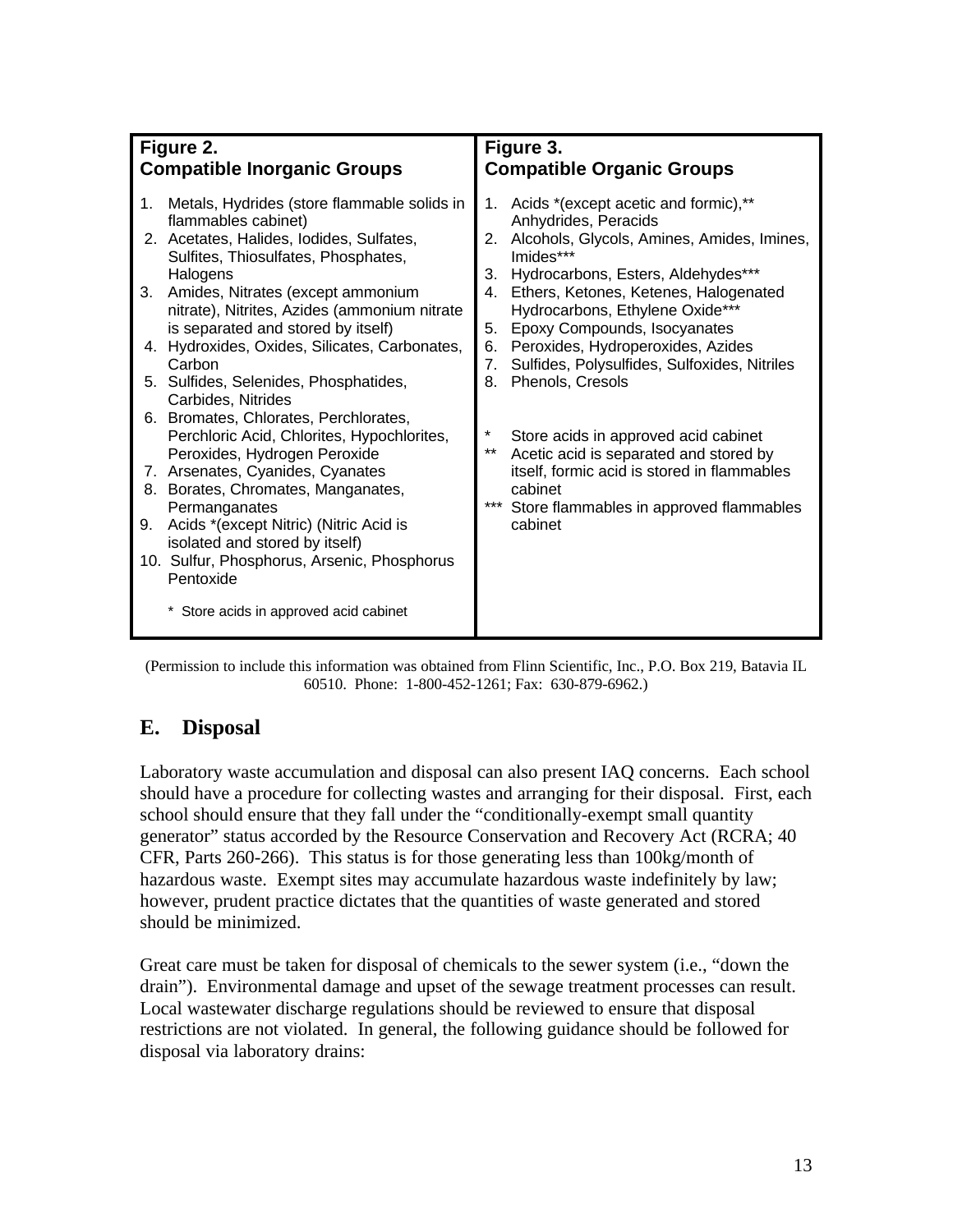- Only water-soluble materials of low toxicity may be disposed of through the laboratory drain.
- Acid and base solutions with a pH range of  $3 11$  may be disposed of through the laboratory drain if poured slowly.

Highly toxic, flammable, or malodorous chemical should not be disposed of down the drain. Drains are typically interconnected; a substance that goes down one sink may come up as a vapor in another. There is also a potential hazard of chemicals from two sources contacting one another. Some simple reactions can cause explosions or create extremely noxious vapors.

In the biology laboratory, sterile plastic Petri dishes should be used only once. Following their use, the dishes should be taped shut, bagged, and properly disposed. Glass Petri dishes must be sterilized before using. Following use, they can be soaked in strong disinfectant and washed. Alternately, they can be autoclaved, the culture medium disposed in a sealed container, and the dishes then washed in detergent. Likewise, specimens should be carefully bagged and properly disposed. These wastes will not ordinarily be considered infectious or medical wastes which require special disposal.

# **F. Chemical Hygiene Plan**

A laboratory Chemical Hygiene Plan (CHP), such as that required under the Occupational Safety and Health Act (OSHA, 29 CFR 1910.1540), can maintain good IAQ through a comprehensive program of work practices, procedures, and policies.

The CHP includes the following elements:

- Standard operating procedures (SOPs) relevant to ensuring safety and health;
- Methods to reduce exposures through use of engineering controls (hoods, etc.), personal protective equipment (gloves, aprons, goggles, etc.), and good hygiene practices, (hand washing, no food in lab, etc.);
- Measures taken to ensure laboratory hoods are functioning properly;
- Information (CHP, MSDS, other references) and training on the hazards present and ways to protect one's self (including emergency plans). Most of the requirements of this element are also required under OSHAs Hazard Communication Standard (29 CFR 1910.1200);
- Laboratory activities requiring prior approval;
- Procedures for medical consultation and examination;
- Personnel responsible for implementing the CHP
- Policy incorporating higher levels of protection for work involving carcinogens, reproductive toxins, and chemicals with high acute toxicity.

Specific requirements for a CHP vary from one locality to another. In Maryland, for example, the employees of public school systems are covered by the regulations administered and enforced by Maryland Occupational Safety and Health (MOSH) which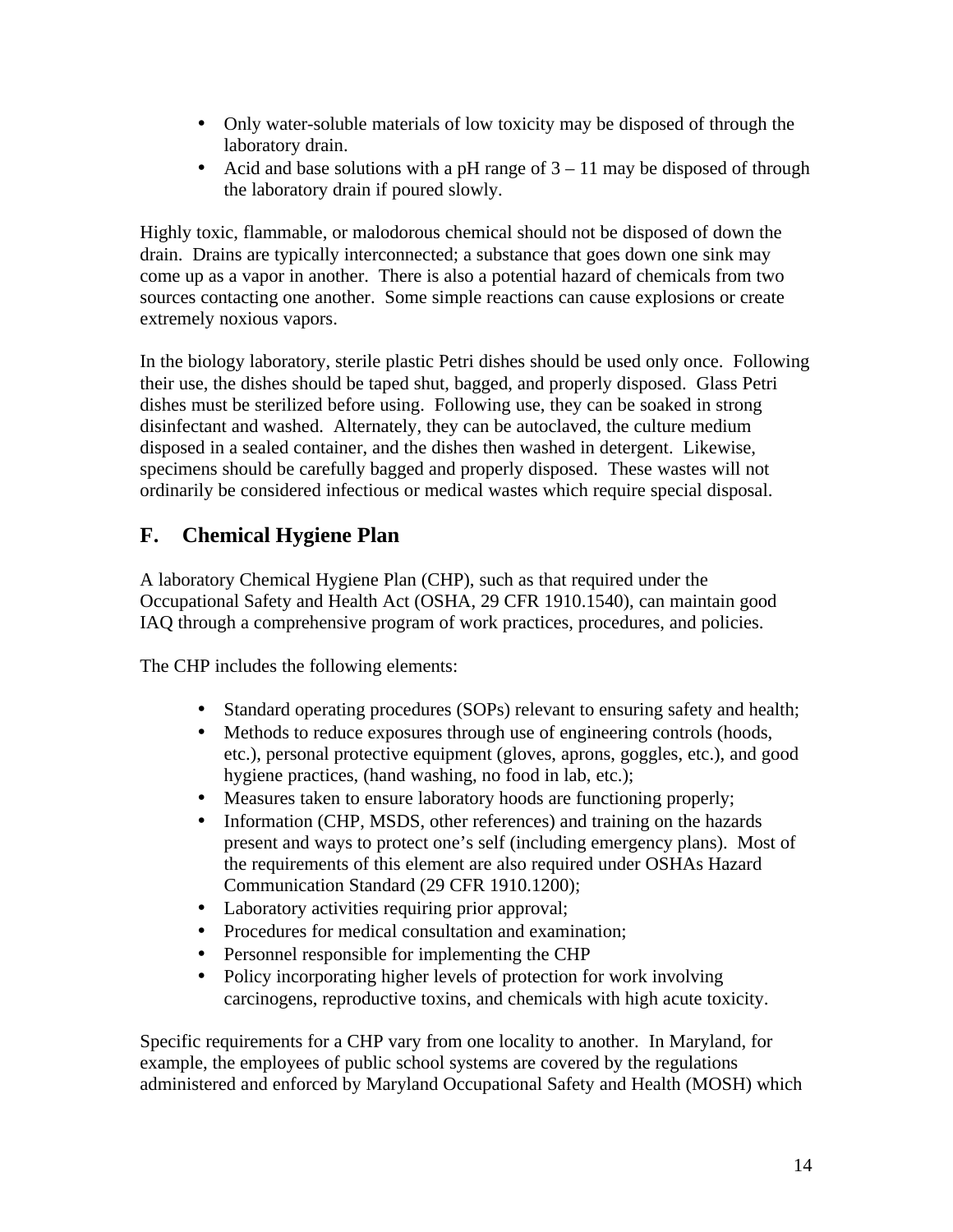require CHPs; in addition to paralleling most other OSHA requirements. Consult with health and safety support staff or regulatory offices in your area.

# **Bibliography**

The subject of indoor air quality and laboratory facilities is quite complex and necessarily crosses over into the even broader or more complex issues of laboratory health and safety. The following references are provided for those who may which to examine certain issues in more depth:

#### **General Laboratory Safety**

- American Chemical Society, "Safety in Academic Chemistry Laboratories,"  $4<sup>th</sup>$  edition, 1985.
- National Research Council, "Prudent Practices for Handling Hazardous Chemicals in Laboratories," National Academy Press, Washington, DC, 1981.
- Young, Jay A., Ed., "Improving Safety in the Chemical Laboratory," John Wiley & Sons, Inc. New York, 1987.

#### **Chemical Hazards**

- American Conference of Governmental Industrial Hygienists, "Threshold Limit Values for Chemical Substances and Physical Agents in the Workroom Environment with Intended Changes," Technical Information Office, 1330 Kemper Meadow Drive, Cincinnati, OH 45240 (latest edition).
- "Annual Report on Carcinogens," National Toxicology Program, U.S. Department of Health and Human Services, Public Health Service, U.S. Government Printing Office, Washington, DC, 20402 (latest edition).
- NIOSH/OSHA Pocket Guide to Chemical Hazards," NIOSH Pub. No. 90-117, U.S. Government Printing Office, Washington, DC, 20402, 1990 (or latest edition).
- Sax, N. I., "Dangerous Properties of Industrial Materials," 5<sup>th</sup> edition, Van Nostrand Reinhold, NY 1979 (or latest edition).

#### **Ventilation and Fire Safety**

American Conference of Governmental Industrial Hygienists, "Industrial Ventilations, A Manual of Recommended Practice," ACGIH, 1330 Kemper Meadow Drive, Cincinnati, OH 45240 (latest edition).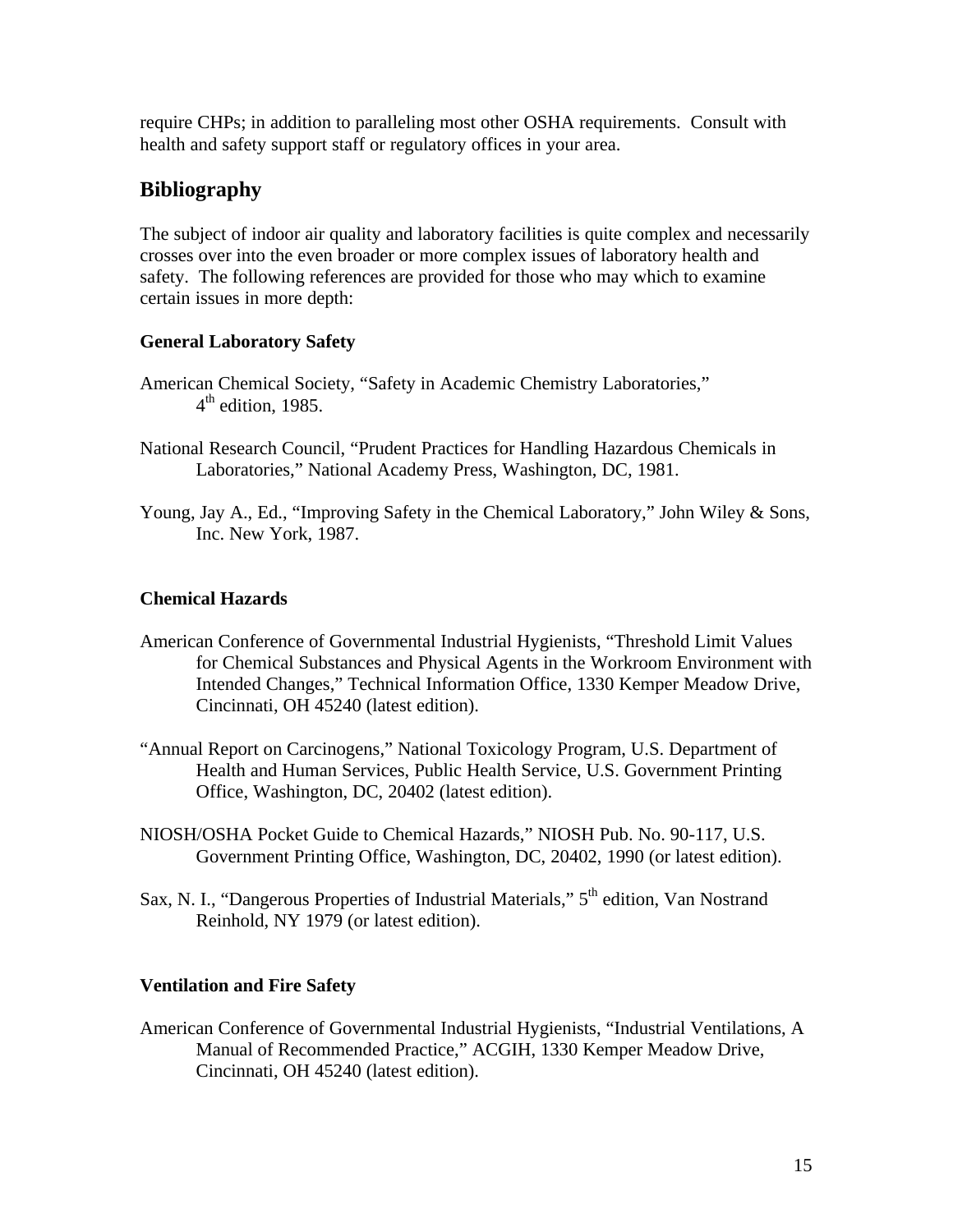- National Fire Protection Association, "Fire Protection for Laboratories Using Chemicals," NFPA-45, 1982. National Fire Protection Association, Batterymarch Park, Quincy, MA 02269.
- "Flammable and Combustible Liquids Code," NFPA-30, 1990. National Fire Protection Association, Batterymarch Park, Quincy, MA 02269.
- "Safety Standard For Laboratories in Health Related Institutions," NFPA, 58c, 1980. National Fire Protection Association, Batterymarch Park, Quincy, MA 02269.
- "Fire Protection Guide on Hazardous Materials,"  $7<sup>th</sup>$  edition, 1978. National Fire Protection Association, Batterymarch Park, Quincy, MA 02269.
- American Society of Heating, Refrigerating, and Air Conditioning Engineers (ASHRAE), "Applications Handbook," 1991. ASHRAE, 1791 Tullie Circle, NE, Atlanta, GA 30329.

This bulletin was developed and published in part, with funds from the U.S. Environmental Protection Agency, Indoor Air Division.

The Maryland State Department of Education does not discriminate on the basis of race, color, sex, age, national origin, religion, or disability in matters affecting employment or in providing access to programs. For inquiries related to Department policy please contact:

> Equity Assurance and Compliance Branch Maryland State Department of Education (MSDE) 200 West Baltimore Street Baltimore, Maryland 21201 **VOICE:** 410-767-0426 **FAX:** 410-767-0431 **TTY/TDD:** 410-333-6642